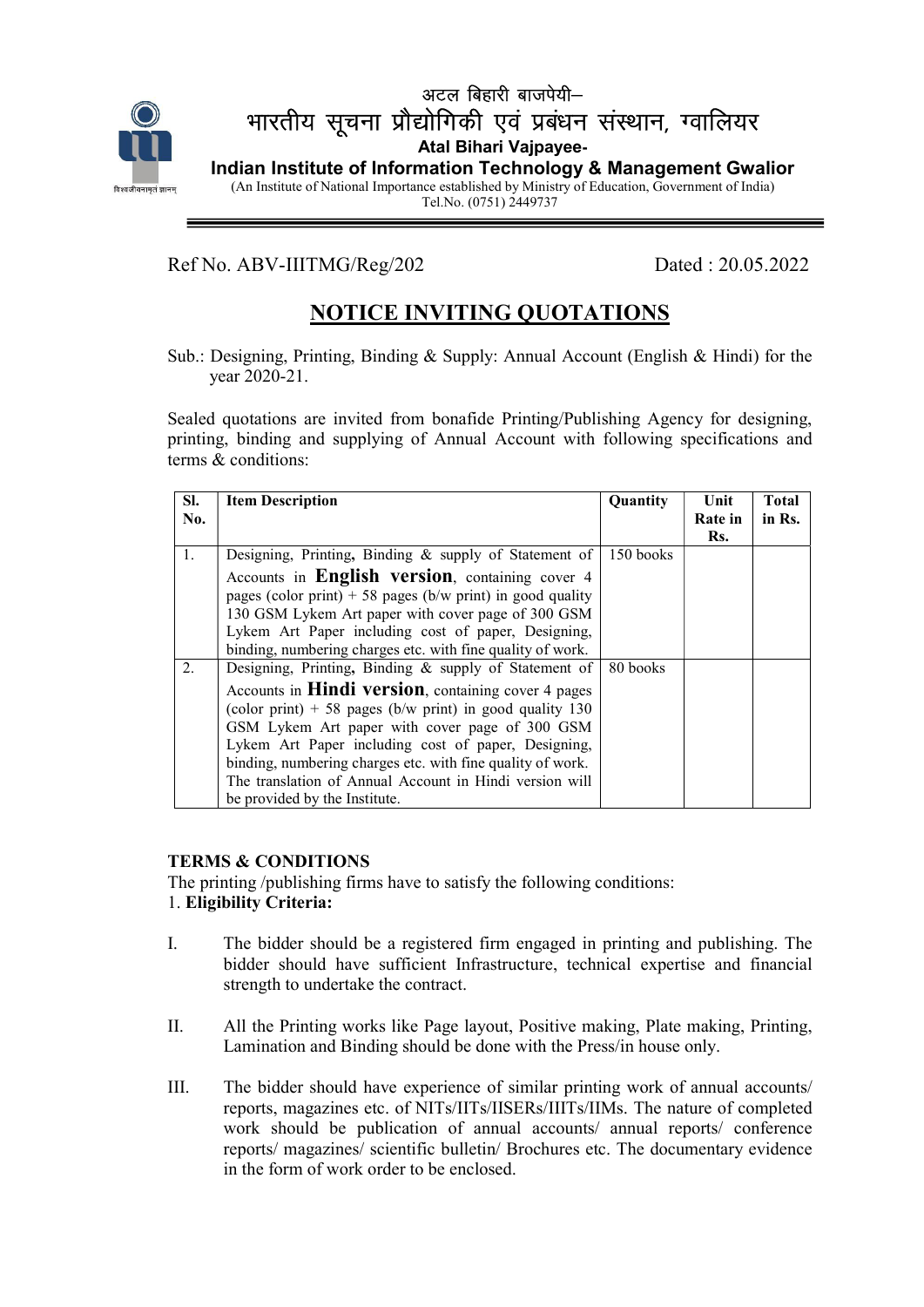IV. Firm/bidders blacklisted at any stage or by any NITs/IITs/ Central Universities/ IISERs/CSIR labs or Central/State Government body/PSUs etc. need not apply.

#### V. The Bidder/ Firm should provide the following mandatory information:

- (a.) Bidder/ Firm must provide the information on the similar Printing works completed successfully & satisfactorily. Bidder/ Firm must submit satisfactory documentary proof from end-users.
- (b.) List of Organizations/Customers dealt by them.
- (c.) Copy of Registration of Firm with CST/GST Nos.
- (d.) The bidder/firm should be reputed firm having registration certificates, Viz. GST Registration, PAN Card etc. The photocopies of all the above documents should be attached with the quotation.

### VI. The Bidder/ Firm should enclose the following:

- (a.) The sample of papers, with the description of the paper viz brand, make, gsm etc.,  $MUST$  be attached with quotation.
- (b.) Some sample copies of annual accounts and magazines printed in the recent past. The samples provided must be satisfactory both in terms of printing quality and editorial work.
- (c.) A short description of your firm detailing facilities and machinery available with firm.
- VII. The Bidder/Participating Firms should ensure full compliance to the entire requirement/ Specifications mentioned in these documents.
- VIII. The work (Designing, translation, proof reading, Printing, Binding & supply) must be completed within 10 days from the submission of final proof.

#### IX. Other Requirements:

- a) The validity of quotation shall be 120 days. Paper sample must be attached with quotation
- b) It is mandatory to mention the detail specifications (make, size, material etc) of all items and sub-items in the quotation. All taxes etc., must be clearly indicated.
- c) The quotations should be on the letter head of the firm quoting for the item.
- d) The Rate shall be quoted both in figure & words and Tax shall be inclusive.
- e) EMD of Rs. 2,000/- to be submitted in favour of Director, ABV-IIITM Gwalior in the form of DD. Bid without EMD shall be outright rejected.
- f) The quotation document in a sealed envelope super scribing "Quotations for Printing of Statement of Accounts 2020-21" completed in all respect should be sent/submitted to "Registrar (I/c), ABV-IIITM, Morena Link Road, Gwalior-474015" latest by 30.05.2022.
- g) Documents received after due date and time will not be considered by the ABV-IIITM Gwalior authority. The bids will be opened in presence of committee of officials and interested vendors or their authorized